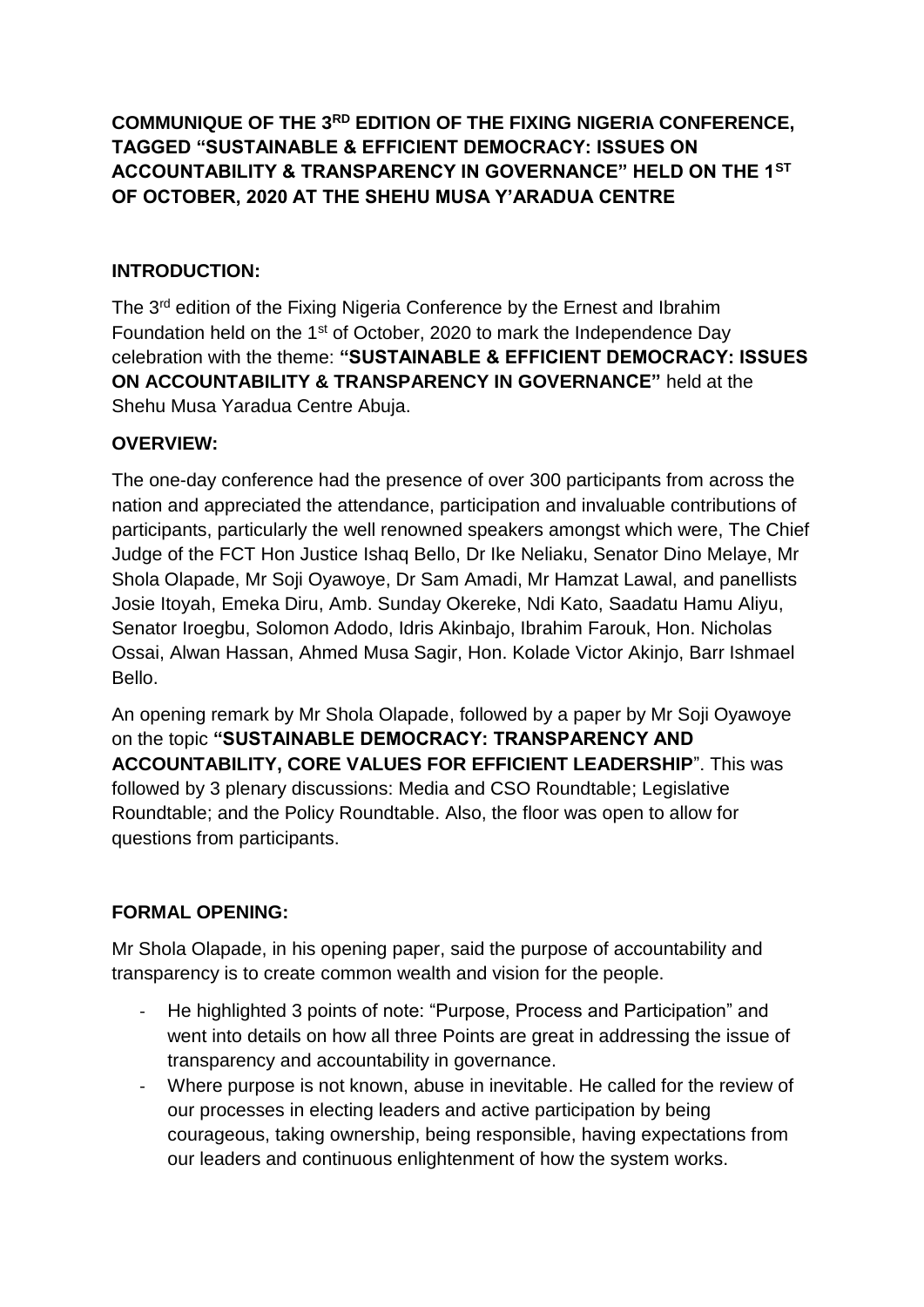- Conferences in themselves do not transform societies/nations but provides a platform for robust interactions and discussions that lead to the incubation and cross-fertilization of ideas from which citizenry can draw policies, ideas, concepts and direction from.

### **Recommendations:**

- That we become part of the legislative process.
- That we should put our money where our mouth is. Sponsor / donate towards the cost of running for office as it provides moral justification to demand for accountability.
- Subject political aspirants to rigorous but honest/unbiased debates right from nomination and not wishes of a privileged few.
- Familiarize yourselves with candidate's manifestos to know their vision/plans. This serves as a benchmark against which to measure their performance.
- Call for the review of electoral process so that votes can count.

The first lecture by Mr Soji Oyawoye on the topic "SUSTAINABLE DEMOCRACY: TRANSPARENCY AND ACOUNTABILITY, CORE VALUES FOR EFFCTIVE LEADERSHIP"

## **Highlights:**

- Transparency and Accountability are self-driven values and not leadership values
- Leadership is earned and not elected
- We are a product of 3 things:
	- o Hereditary
	- o Environment and
	- o Role models.

We can't change our hereditary, but we can change our environment and role models.

The most important title is the Citizen, and that true accountability starts with our decisions and choices, and we must take responsibility for who vote into office.

### **Recommendations:**

- Re-define who you are, determine where you want to go and identify the right role models
- Nigeria is where you are and not just a geographical space. To change the story, we must change the script.
- True accountability and transparency begin with you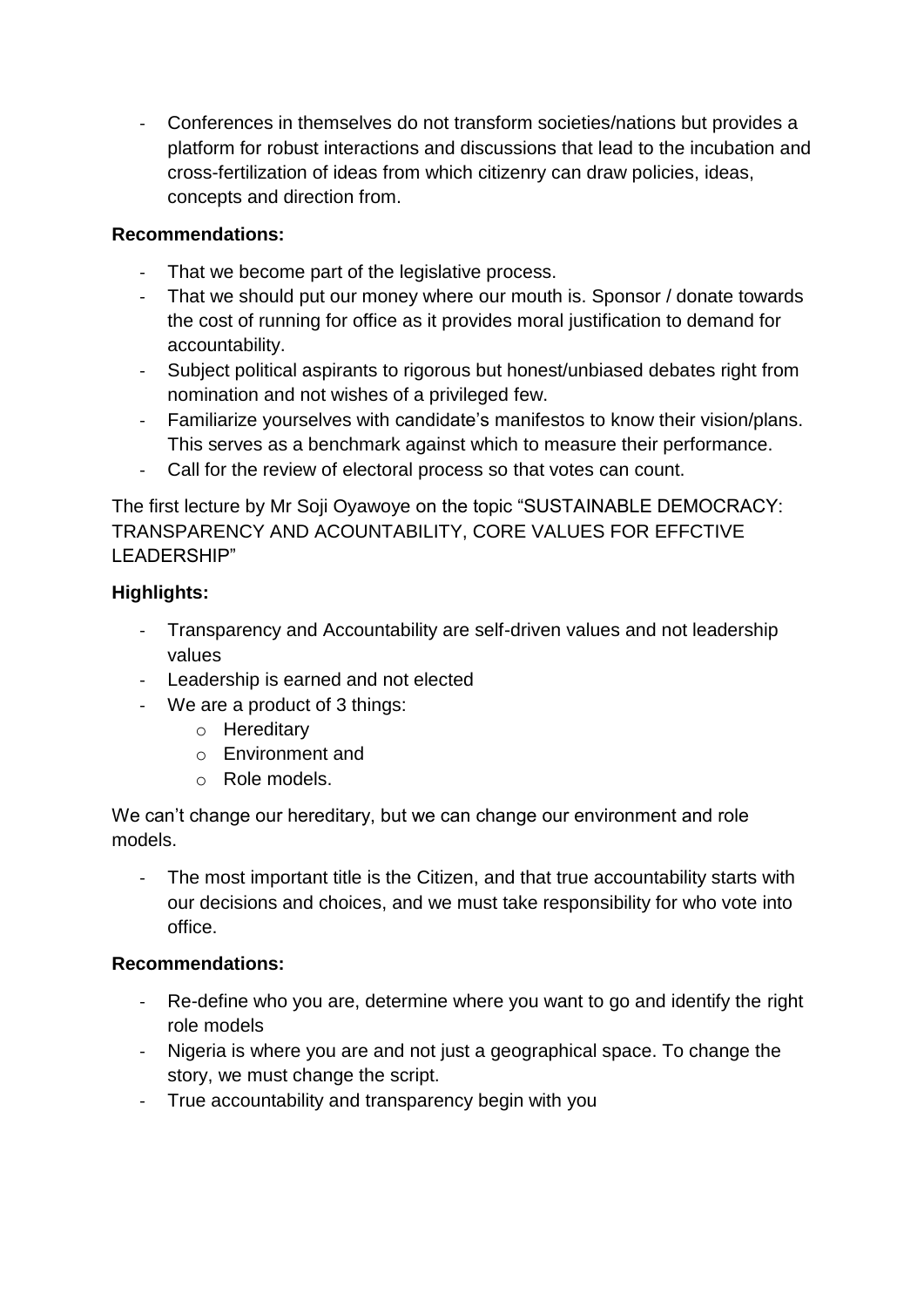# **FIRST PLENARY: MEDIA AND CSO ROUNDTABLE**

The first plenary started with a short presentation by DR IKE NELIAKU who highlighted:

- That the Civil Society Organisations and Media are very important component of an effective government.
- Lifewire of humanity is interest
- CSO sets the agenda and raises issues for the media to build on, whilst the media puts things out to make informed decisions.
- The CSO/Media must always monitor and check the government at all times.

### **Recommendations**:

- We must change our trajectory in 3 ways
	- o Rethink leadership
	- o Rethink Nationhood
	- o Rethink Citizenship
- Establish a hall of shame for all leaders who have failed

### **Panel Discussions:**

The panellists further discussed how much more the media and CSO can further mount pressure in holding the government accountable. To moderate the panel discussions was Josie Itoyah and discussants include, Ndi Kato, Musa Ahmed Sagir, Solomon Adodo, Idris Akinbajo and Senator Iroegbu.

The floor was opened for participants to ask questions.

## **SECOND PLENARY: LEGISLATIVE ROUNDTABLE**

The second plenary moderated by Amb. Sunday Okereke looked at the oversight functions of the National Assembly and legislators, and also what the NASS do to improve accountability and transparency. To discuss these issues were, Senator Dino Melaye, Dr Simon Karu, Saadatu Hamu Aliyu, Hon. (Dr) Nicholas Ossai, Ibrahim Farouk, Hamzat Lawal, Hon. Kolade Victor Akinjo, and Hon. Rimamnde Shawulu Kwewum.

### **Recommendations:**

- Government to create a platform to groom the youth
- Continuous Citizen engagement with the National Assembly
- The use of data to ask the right questions
- Identify legislators that we can hold accountable to deliver our recommendations
- Reboot Nigeria focus on the fight against corruption
- Media to audit NASS members and publish their performance